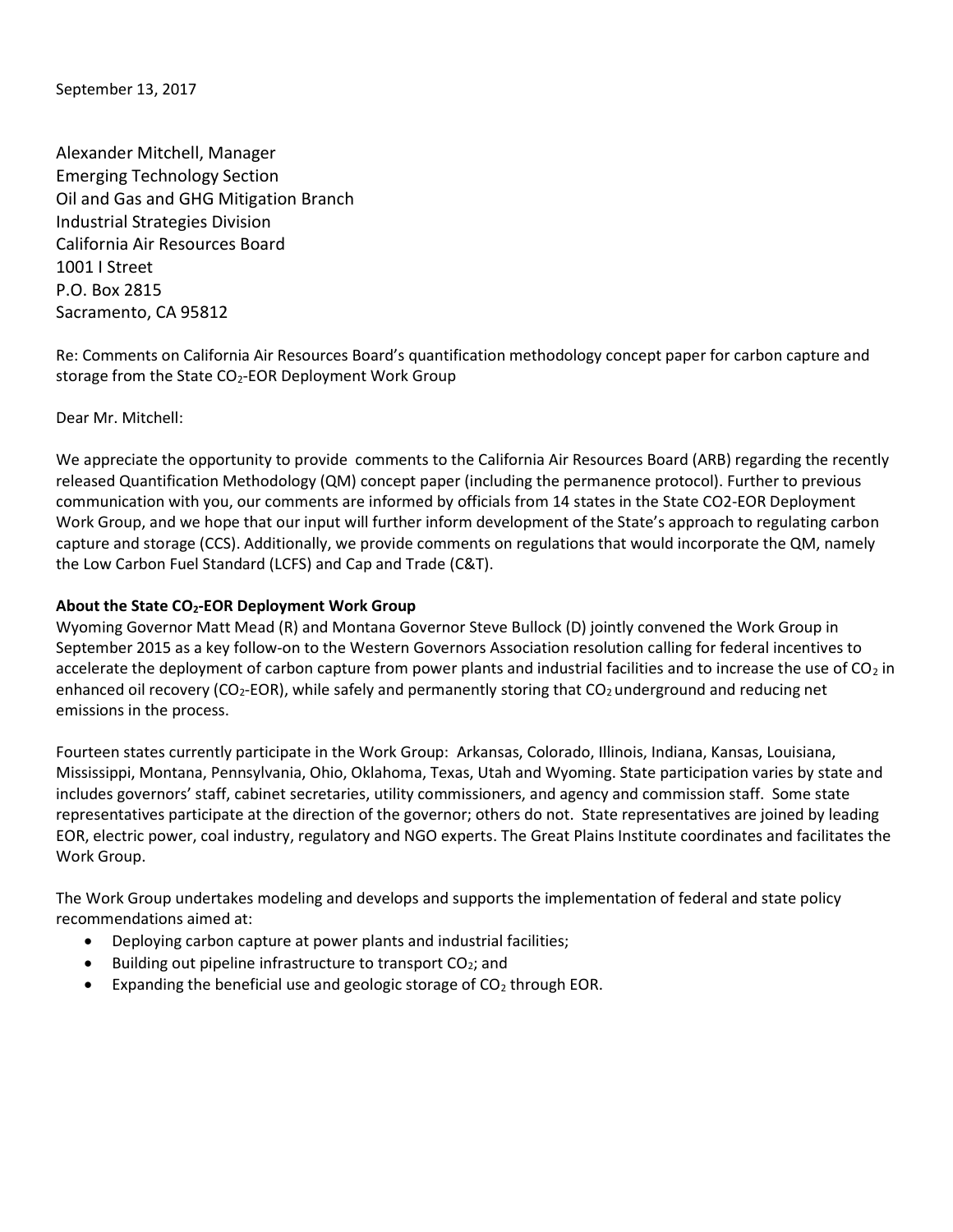The Work Group released a comprehensive set of federal and state policy recommendations in December 2016 – Putting the Puzzle Together: State & Federal Policy Drivers for Growing America's Carbon Capture & CO<sub>2</sub>-EOR Industry, a white paper outlining recommendations for national CO<sub>2</sub> pipeline infrastructure in February 2017 -21st Century Energy Infrastructure: Policy Recommendations for Development of American CO<sub>2</sub> Pipeline Networks, and another report in June entitled Electricity Market Design and Carbon Capture Technology: The Opportunities and the Challenges.

### Introduction

Carbon capture and storage (CCS) has extraordinary potential for our nation and for California. Capturing carbon dioxide  $(CO<sub>2</sub>)$  from power plants and industrial facilities for use in  $CO<sub>2</sub>$ -EOR and other geologic storage significantly reduces net  $CO<sub>2</sub>$  emissions on a lifecyle basis, while enabling continued use of our domestic energy resources and providing a lowcarbon path forward for energy intensive industries. Producing more oil in the U.S. through  $CO<sub>2</sub>$ -EOR also further displaces more expensive heavier and carbon-intensive imported crudes from the domestic marketplace. Additionally, carbon capture can bring highly-skilled jobs and investment to key energy and industrial sectors in California and the U.S. economy as a whole.

States serve as laboratories of innovation in our federal system, and California has long sought to lead by example in U.S. energy and environmental policy. While the states represented in this Work Group bring a range of perspectives to energy and environmental policy, they share the view that the framework for CCS regulation that ARB establishes within the broader context of the state's existing LCFS and C&T policies could position California to lead in the realm of carbon capture. In addition, private sector leaders, notably those representing the ethanol and oil and gas industries in leading agricultural and energy-producing states—many of those jurisdictions participate in this Work Group—see the potential for California state policies to drive private investments that enable large-scale carbon management both within California and across the country.

At a time when California's state leaders are calling on the federal government to sustain continued progress in reducing our nation's carbon emissions, ARB has a strategic opportunity to design a regulatory system that not only helps California meet its own emissions goals cost-effectively, but can also drive industry investment in carbon capture and  $CO<sub>2</sub>$  pipeline infrastructure in states and regions that may have different policy priorities from California, but which share a common interest in deploying technology and infrastructure that beneficially reduces carbon emissions while achieving other energy and economic objectives.

Whether California plays this leadership role depends on ARB carefully addressing the business model challenges to commercial CCS deployment and drawing on and incorporating long-standing regulatory, technical and commercial operational experience from other jurisdictions and industry. In that context, CCS is fundamentally different from other issues such as vehicle emissions where California set higher standards than the federal government to drive innovation and investment. If California adopts a similar approach of setting requirements that exceed those of the federal government and leading states that regulate commercial CCS effectively today, California risks missing the opportunity to serve as a catalyst for commercial CCS deployment and associated carbon reductions within the state and beyond.

In that spirit, the Work Group understands that ARB's QM and permanence protocol are key steps in allowing carbon capture with EOR or other geologic storage to play significant roles in achieving California's CO<sub>2</sub> emission reduction targets. However, from a commercial deployment standpoint, Work Group members believe that addressing the comments below will enable wider adoption and scaling up of carbon management practices that would help California meet its state goals, as well as constructively inspire and support public and private leadership on emissions reductions in other jurisdictions and regions.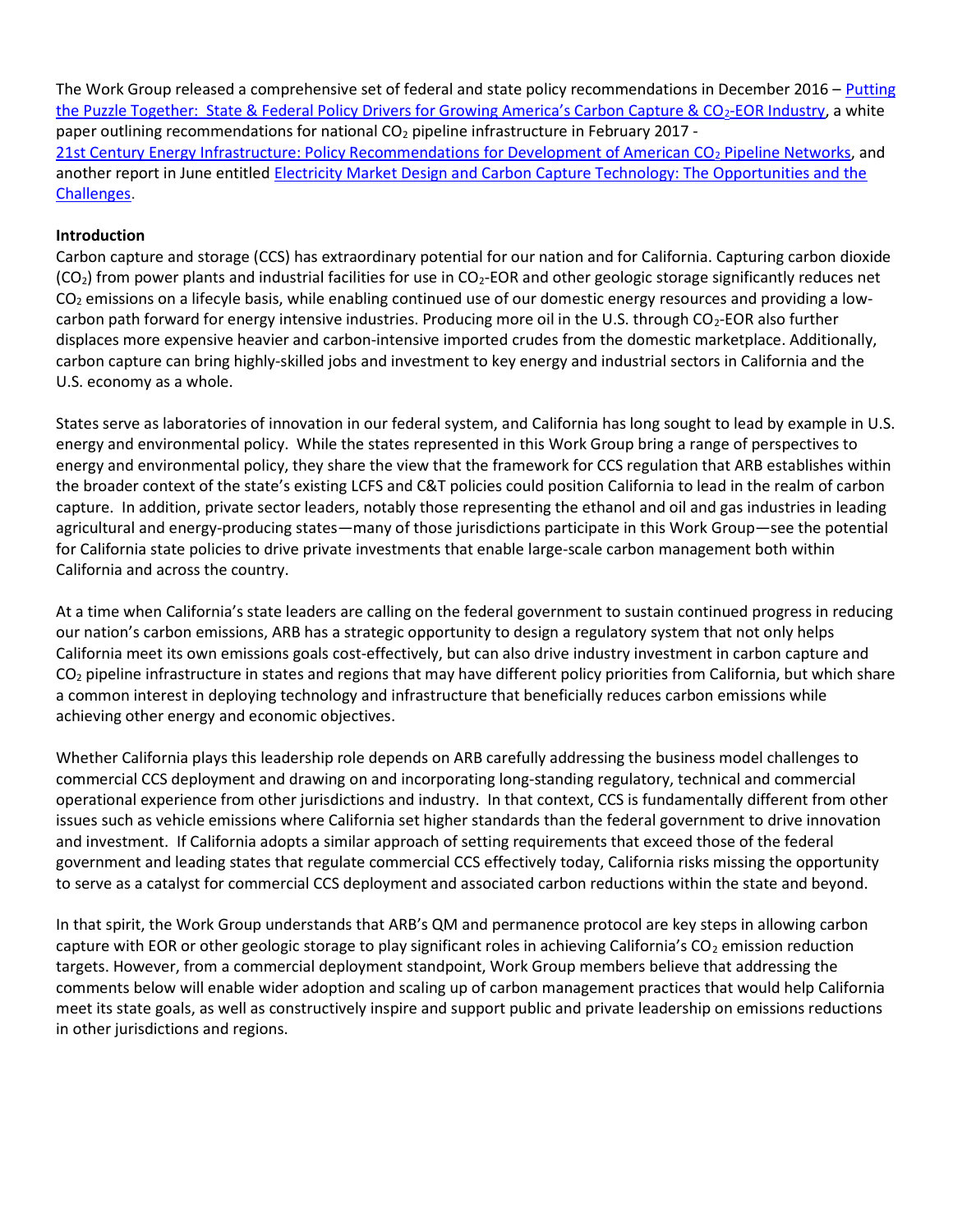#### Work Group Comments

The Work Group respectfully requests that ARB consider the following comments.

### I. Business model challenges:

- a. Eliminate on-site requirement in the LCFS: LCFS regulation currently requires that "Carbon capture must take place onsite at the crude oil production facilities." The CCS-EOR business model has the potential to avoid tens of millions of tons of CO2 emissions generated in non-oil industries (or at oilfields, but from non-crude activities). Capturing this potential means that site boundaries will need to be crossed. The LCFS regulation should be amended to also allow LCFS credits to be generated by capture of  $CO<sub>2</sub>$  outside the oilfield for generating low carbon intensity crude at the oil field. Moreover, we were unable to locate technical or environmental justification for this requirement.
- b. Redefine system boundaries for quantification of credits & allowances: Currently, as per the C&T regulation for the 'covered emitter' such as a cement plant, power plant, steel mill, etc., the captured tons of  $CO<sub>2</sub>$  would only create a benefit to the capturer in the context of the C&T market for allowances. The project system boundary would end with injection. However, CO<sub>2</sub> emissions associated with innovative crude production would affect carbon intensity of the crude thereby produced, which would create a "charge" in the context of LCFS credit market for the oilfield operator. Consider that right now the value of emission allowances is much lower in the C&T market than the value of credits in the LCFS market. Even though the volume of emissions to be accounted for by the oilfield operator is lower than the reductions accounted for by the capturer, the value of the "charge" in the LCFS market is greater than the benefit in the allowance market. This creates a disincentive for the oilfield operator and  $CO<sub>2</sub>$  capturer to transact, thereby preventing CO2 reduction opportunities through the CCS-EOR business model. This commercial impediment to achieving emissions reductions can and should be addressed by redefining the system boundary. For a detailed explanation and a numerical example of this scenario, please see appendix A.
- c. Accounting for out-of-state innovative crude oil or fuel sold in California: We request that ARB lay out guidelines on how innovative crude produced in another U.S. state would be accounted for when it is delivered into California. The guidelines should also establish how to account for refined low carbon intensity (CI) fuel delivered into California for in-state consumption. We propose that the following principles be considered while developing these guidelines:
	- Innovative crude that is produced out of state and transported or sold into California should be eligible for low CI credits, whether it is delivered directly to California or through product exchanges. In the case of direct delivery, innovative crude accounting should allow producers to generate low CI credits by delivering low CI crude into California directly. In such cases, the producer should be able to withdraw the same quantity of low CI crude from a ship or pipeline, for example, that it delivers into the same ship or pipeline. Product exchanges, which are commonly used in most commodity industries to simplify logistics, should follow a similar approach. For example, a low CI crude producer could deliver crude oil to a counterparty which has a need for the oil in close proximity to its point of production. The low CI producer would then arrange for the counterparty to deliver an equal quantity of crude oil on behalf of the low CI producer to a location in California. Although the delivered barrels are not the same barrels that were produced by innovative crude methods, the low CI crude attributes should be attached to the barrels delivered into California and thus awarded to the low CI producer. Since product exchanges reduce the distance products travel to a destination, they can also reduce the emissions associated with transportation. ARB should provide guidelines for CI accounting in cases such as business models described above.
	- Low CI crude refined out of state and sold for consumption in California should be treated as low CI fuel, gasoline or diesel. The guidance for calculating the CI in such a scenario should be laid out in the QM.
	- Innovative crude production outside California should be allowed to source  $CO<sub>2</sub>$  from any anthropogenic source as long as the innovative crude producer is covered as an eligible entity and meets the requirements of the permanence protocol. The entity should not be limited to sourcing  $CO<sub>2</sub>$  only from an on-site source. This requirement limits deployment opportunities for CCS, and therefore the emissions reduction that the innovative crude credits will trigger, because it is extremely rare for a source of  $CO<sub>2</sub>$  and appropriate sink to be co-located.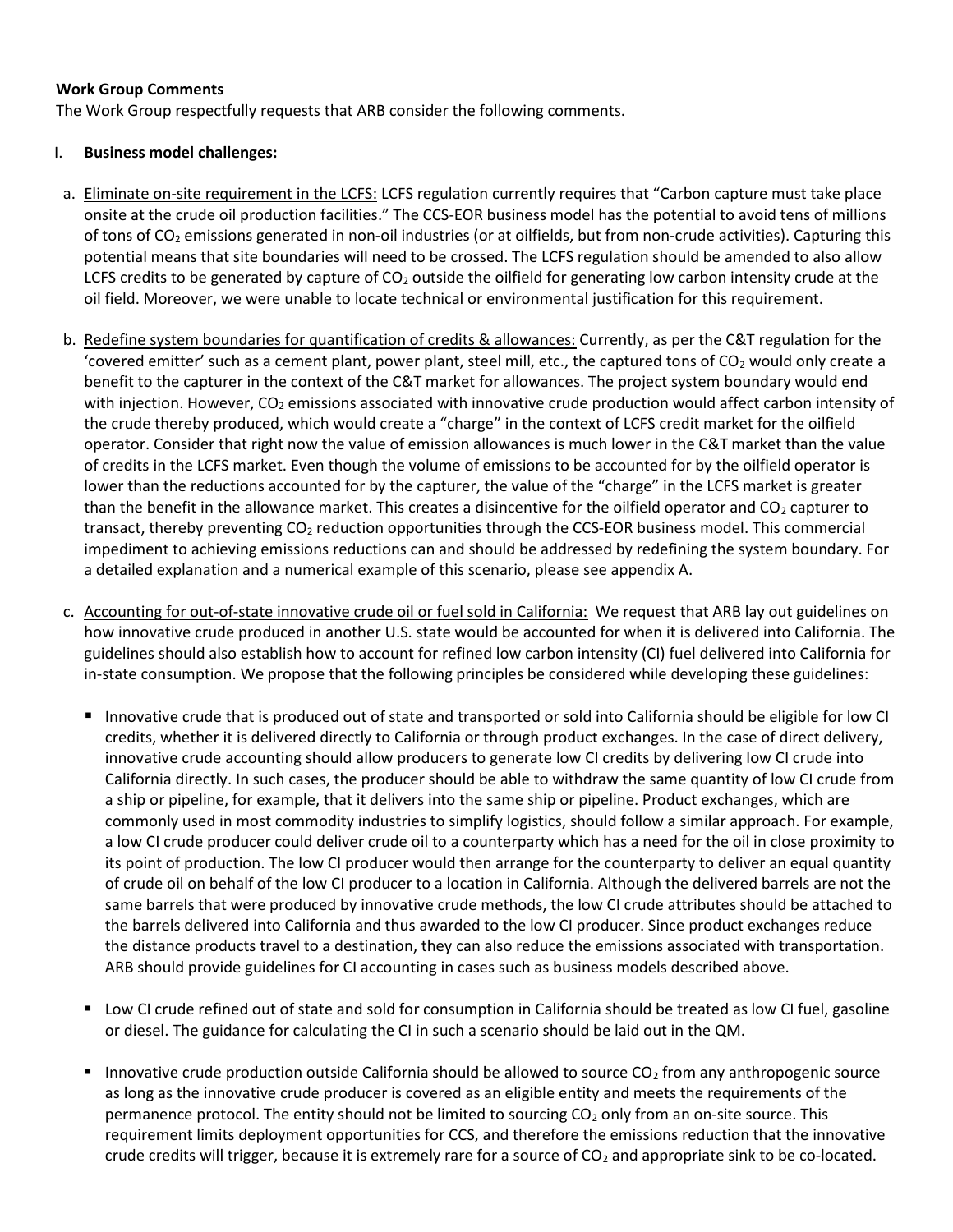- d. Eliminate cap on innovative crude credits under the LCFS: Anthropogenic CO2-EOR has significant potential to provide substantial GHG emissions reductions at relatively low cost. A cap on LCFS credits undermines the incentive for CCS and its potential to help California meet its GHG goals and to do so cost-effectively. The number of credits awarded to Innovative Crude Oil production should not be subject to a cap.
- e. Expeditious Adoption of QM into Cap and Trade: We request that ARB integrate QM into the C&T regulation as soon as possible, to enable non-fuel related CCS projects such as those in the power sector to be deployed, which will form a significant share of total CCS projects in California provided the right policy signals.

# II. Quantification Methodology

a. Transfer of CO<sub>2</sub> to other fields: Transfer of CO<sub>2</sub> from field to field, both interstate and intrastate, should be allowed under the QM protocol as long as both fields are compliant with the permanence protocol. Any  $CO<sub>2</sub>$  stored in one oil field, and then transferred to another, should be eligible under LCFS and C&T regulations to meet greenhouse gas (GHG) reduction goals instead of being considered as emitted. Industry has demonstrated that the volume of  $CO<sub>2</sub>$  produced from one oil field providing carbon storage, that is transported and then stored in another field can be easily calculated. Existing accounting provisions to prevent double-counting are straightforward. Projects that use  $CO<sub>2</sub>$  that is extracted from an existing  $CO<sub>2</sub>$  reservoir, compressed, transported via pipelines (often long distances) and then injected into an oil field operate under robust accounting methodologies, which acknowledge that  $CO<sub>2</sub>$  used for in EOR remains within a closed loop. From an accounting standpoint, the transfer of  $CO<sub>2</sub>$  produced in one eligible oil field to another is no different.  $CO<sub>2</sub>$  that is transferred from one EOR field and injected into another is not emitted to the atmosphere and should not be considered emitted because once it is produced or captured, it remains out of the atmosphere in a closed loop between eligible oil fields.

# III. Permanence protocol:

- a. Site-specific approach: All permanence protocol requirements relating to site characterization, monitoring period, monitoring methods and reporting during and post injection should be based on site-specific risk analysis. Understanding and evaluating local geology and its associated risks is highly site-specific in nature. Using a riskbased approach will lead to development of targeted assurance monitoring and leak mitigation plans based on several factors including geological conditions, pressure behavior, available pore space, existing faults and fractures and presence and accuracy of existing well records. Recently, in a meeting with stakeholders, ARB conveyed that a 50-year post closure monitoring period is being considered. We believe that assurance monitoring should take a long-term approach from the start of a project and require a non-prescriptive post-injection monitoring period. Monitoring methods should also be determined based on an understanding of the storage complex and on methods proven to be able to detect  $CO<sub>2</sub>$  in the subsurface. ARB should not utilize a checkbox approach to meet permanence protocol requirements as that approach cannot assure long term CO<sub>2</sub> storage integrity. A prescriptive approach could prove limiting as it might not take into account techniques and materials that would be available in the future.
- b. Standards additional to Class VI: We would like to understand from ARB the substantive differences identified between the U.S. EPA Class VI rule and GHG reporting established by U.S. EPA under subpart RR of the Federal Greenhouse Gas Reporting Program (GHGRP) on the one hand and the requirements under development by ARB on the other. U.S. EPA has already established regulations that address the issues identified in the California ARB scope. We would like to know the reasons why ARB plans to develop additional requirements beyond these existing ones.
- c. Standards additional to Class II: We would like to understand better the additional California-specific monitoring, reporting and verification (MRV) requirements that ARB envisions for CO<sub>2</sub>-EOR projects and the reasons behind them. These projects would be reporting CO<sub>2</sub> storage volumes under an EPA-approved MRV plan for Class II wells under Subpart RR of the federal GHGRP. The currently approved MRV plans address well integrity, for example, in addition to providing mitigation actions and observing state regulations that mitigate leakage of  $CO<sub>2</sub>$  to the surface from existing wells.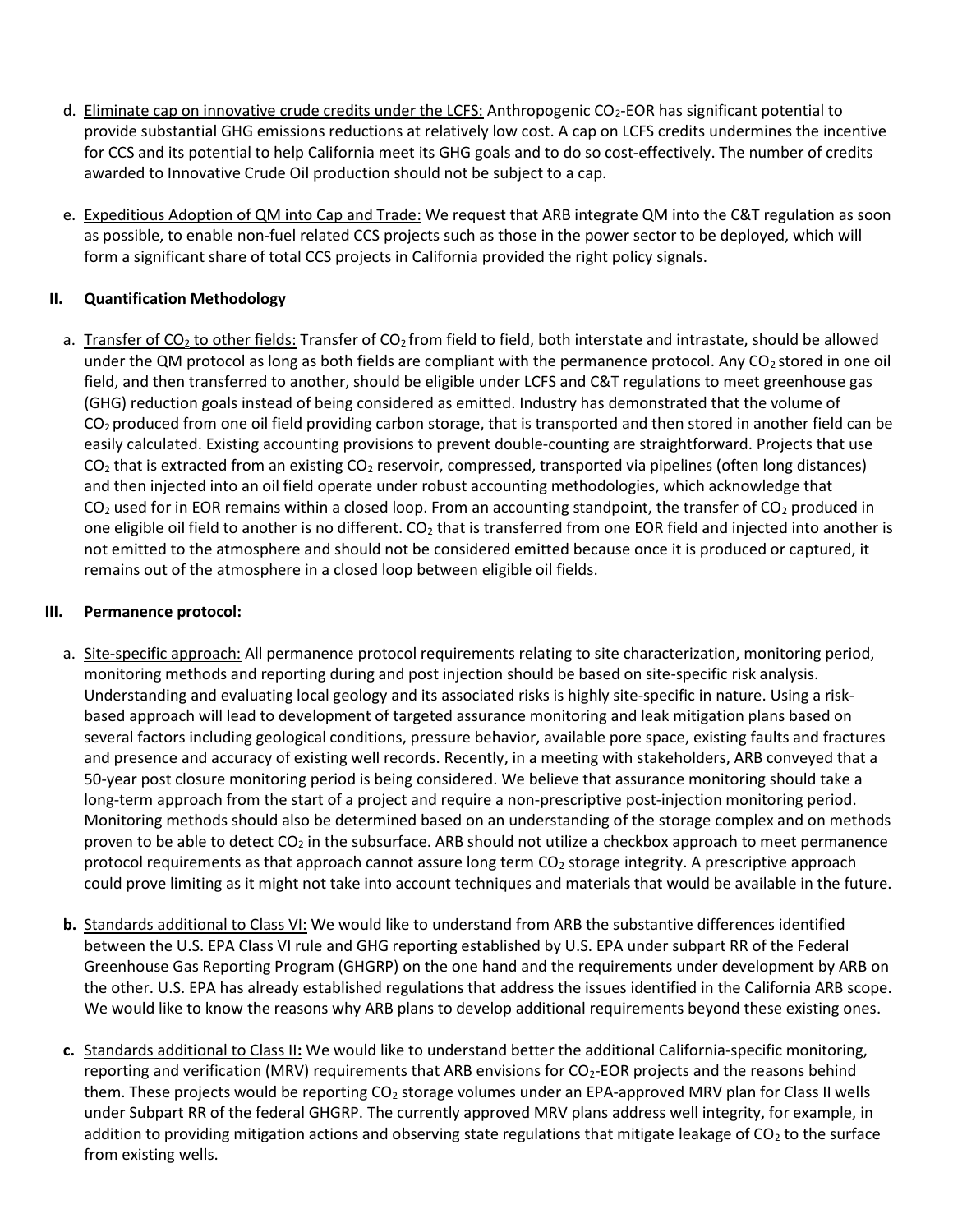- d. Post closure treatment of oil fields: Preventing any form of use of oil fields after CO<sub>2</sub> injection has ended in order to prevent any atmospheric leakage of CO<sub>2</sub> misses taking into account the possibility of future technology development, market changes and potential opportunities to utilize the storage complex without risking leakage of  $CO<sub>2</sub>$ . The key priority in allowing post closure activity that may impact the storage complex should be to minimize the risk that stored CO2 will be released to the atmosphere. ARB should provide guidelines to manage this risk rather than completely prevent post closure activity.
- e. Third party independent review for permanence protocol: Third-party verification may be used to verify the permanence of CO2 storage, including site assessment, well-integrity, storage models used, failure scenarios evaluated, and adequacy of the monitoring strategy to detect leakage as part of the permitting process. Third-party verification may also be used to verify the permanence protocol during operations or the post-closure period. For EOR, however, the need for third-party verification could risk being redundant and unnecessary given existing federal and state regulatory oversight for underground CO2 injection under the Underground Injection Control (UIC) Program, CO2 storage and post injection monitoring under Subpart RR of the Greenhouse Gas Reporting Program and well integrity under state regulatory bodies such as the Texas Railroad Commission.
- f. CO2 purity: Purity requirements can be technology-limiting because some industrial processes and/or capture technologies yield  $CO<sub>2</sub>$  with differing composition. While there are practical limitations on  $CO<sub>2</sub>$  composition for use in EOR, operators have specifications in place to ensure that these limits are met. Additionally, the nature of transporting CO2 in a supercritical phase requires pipeline operators to set specifications that must be met in order to comply with pipeline construction materials and to allow for the safe delivery of CO2. Thus any  $CO<sub>2</sub>$  purity requirements risk being redundant, forcing CO<sub>2</sub> producers to comply with multiple specifications. We recommend that ARB balance the risks and practical considerations, such as commercial feasibility, in developing any specifications for CO<sub>2</sub> purity.
- g. Well materials: Prescribing the use of specific well-materials will risk excluding future development in materials that can be used by eligible entities. We recommend that ARB not restrict the use of materials and base the requirements under this category on results of various studies so far.

We appreciate the opportunity to provide comments. Work Group members would welcome the opportunity to engage with ARB staff on any points in these comments. Please do not hesitate to reach out to either one of us, if you have questions or wish to discuss the comments in more detail.

Sincerely,

Adam Schafer Senior Advisor **Senior Policy Advisor** Senior Policy Advisor Office of Montana Governor Steve Bullock Office of Wyoming Governor Matt Mead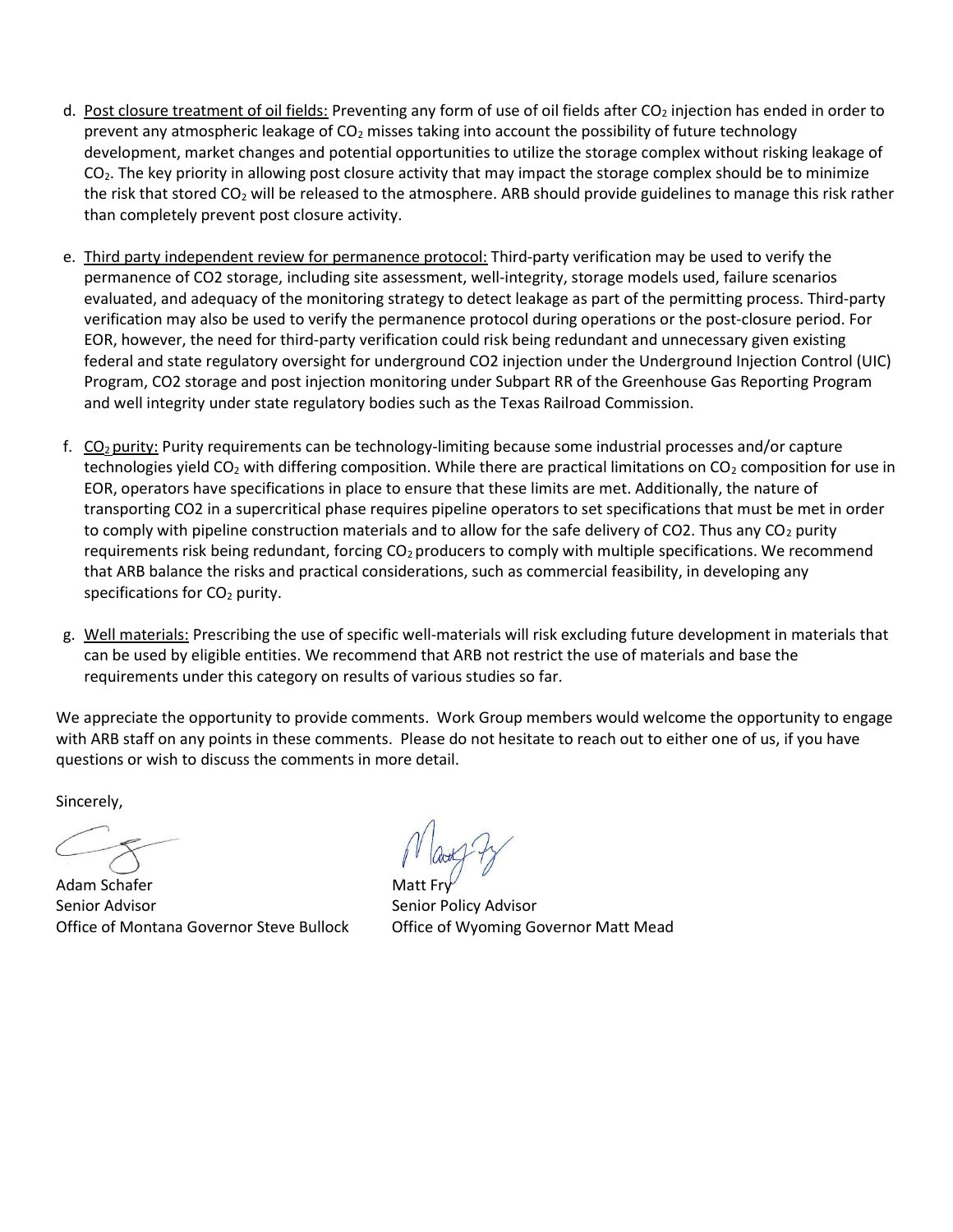# APPENDIX A: Problems with Crediting and Charging Carbon in Two Different Markets

The comments that follow in this subsection are intended to raise the possibility that under current conceptions of how captured CO2 is apparently required to be credited to either the Cap-and-Trade system or the LCFS system based on how regulatory "system boundaries" are drawn, it is possible that adverse and counter-intuitive economic results will arise. These adverse, counter-intuitive results could make CCS appear to be a poor idea to companies in the economic/industrial value chain, even though the real world economic and environmental calculations show the opposite—i.e., that CCS, in conjunction with CO2-EOR, is a CO2 reduction mechanism that is both comparatively costeffective and essential to meeting the State's goals. The problem, as outlined below, would occur if system boundaries are drawn in such a way that the *emissions reduction benefits* of capture are valued in one market (e.g., the Cap-and-Trade market) while the *emissions costs* of operating CO2-EOR are charged in a different market (e.g., the LCFS regime).

When CO2 is captured at a site remote from oilfields or refineries, the sole nexus between the capture facility and the crude oil lifecycle is the sale of CO2 by the capture facility to a CO2-EOR producer. The CO2 is simply a purchased input to the EOR process. That said, the CO2 is an indispensable input. Without CO2 from some source, the CO2-EOR production cannot occur. But the CO2-EOR operator could have purchased the CO2 from any number of man-made or natural sources. The general goal of government programs, whether state or federal, has been to create incentives (i) for the former polluter to install equipment to capture the CO2, and (ii) for the oilfield to use anthropogenic CO2 in preference to other CO2 sources.

Under various Federal precedents, it is recognized that there is a complete, unified, industrial value chain connecting the capture facility and the CO2-EOR producer. As two examples:

- 1. Under the proposed Clean Power Plan, a fossil fuel power plant that captured CO2 could treat the CO2 as "not emitted" as long as the CO2 was transported to a CO2-EOR operation that would then account for the purchased CO2 under the Sub-part RR federal GHG reporting rules. So the power plant could generate CO2 allowances that could be sold in whatever trading system might emerge, but only if the oilfield were in compliance.
- 2. On the other hand, tax credits would have been available under the Section 45Q storage tax credit regime, amounting to \$10 per MT stored via CO2-EOR (proposed to rise to \$35 per MT under pending legislation). Those §45Q tax credits could be claimed by the capture facility, but the capture facility could also assign the right to claim the credits to the oil field. The tax law was not particular about where in the value chain the credits were claimed.

The State and the ARB, if we understand recent presentations and documents correctly, is taking a very different approach. As we understand the current conception of the future implementation of regulations for CCS in both the Cap-and-Trade regime and the innovative crude/LCFS regime, especially as described in the workshop held on April 4, 2017 (relating to the OPGEE model) and on May 8, 2017(relating to QM), staff's conception would more or less bifurcate the industrial value chain.

- Staff's conception is that if CO2 is captured by an AB32 Cap-and-Trade "covered emitter" that is not on an oilfield or refinery premises, such as a cement plant, power plant, steel mill, etc., the captured tons of CO2 could only be usable, only create a benefit to the capturer, in the context of the AB32 Cap-and-Trade market for allowances. The capturer (e.g., a natural gas combined cycle power plant) would need to purchase fewer allowances during a given year because its total CO2 emissions would be reduced by the captured tonnage. Staff states, "The project system boundary [for the capturer] would end with injection operations." <sup>1</sup> In short, for the capture facility, the credit/benefit side would be monetized solely through the current trading value of AB32 Cap-and-Trade allowances; and apparently the crediting under Cap-and-Trade would not consider oilfield operations.
- However, assuming that the CO2 is sold to an oil field, and the oilfield then uses that CO2 in CO2-EOR operations, the CO2 emissions relating to the oilfield operations would impact the Carbon Intensity of crude produced thereby. Staff stated in its Concept Paper of April 2017, "In the case of CO2 enhanced oil recovery

l

<sup>&</sup>lt;sup>1</sup> CCS Concept Paper April 2017, page 3/9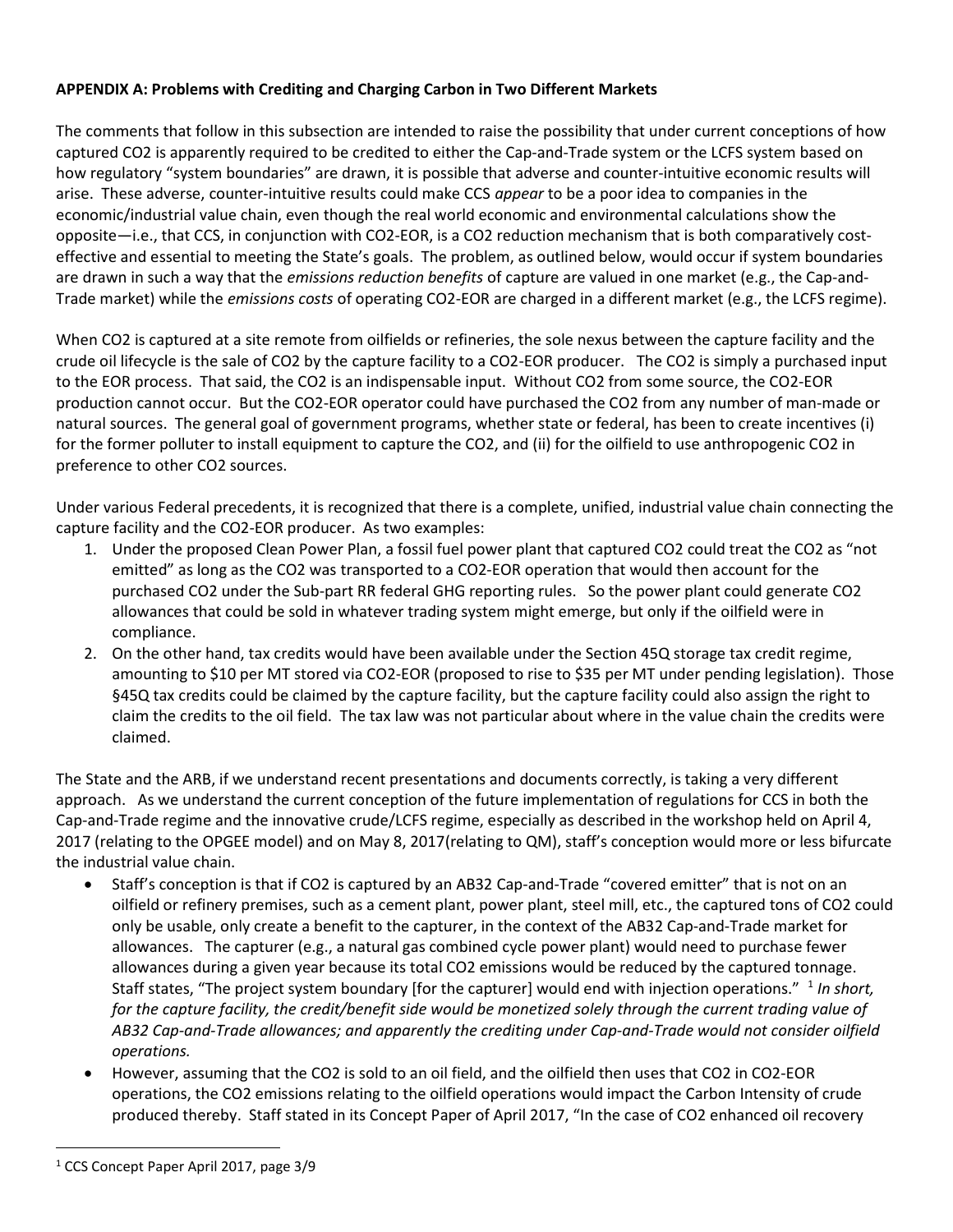(CO2-EOR) emissions [emphasis added] associated with oil production would be considered part of the system boundary and be included in the accounting, for example by allocating in some proportion between oil production and CO2 capture."<sup>2</sup> As shown in the presentation by Professor Adam Brandt of Stanford on the OPGEE model<sup>3</sup>, the CO2 emissions costs of conducting CO2-EOR operations—without considering any benefit for storage—would amount to ~30 grams of CO2 released per MegaJoule of oil produced. So, as we understand the proposal, the carbon costs would solely be charged at the current trading value of tons of CO2 in the LCFS market.

What is the consequence of having carbon benefits credited in the Cap-and-Trade market, but the carbon costs charged in the LCFS market? That depends on the amounts of CO2 on each side and the prices on each side. Here are the explanations of key parameters:

- Amounts of CO2 stored and emitted per bbl of oil produced in CO2-EOR:
	- o Typical oilfield operations with which we are familiar, such as Texas' Permian Basin use on a net basis, roughly 8-9 thousand cubic feet (MCF) of CO2 to produce a barrel of oil. A frequently cited journal article by Azzolina (2015) cites median net usage of 8.7 MCF per barrel.<sup>4</sup> Converting to MT<sup>5</sup>, that would be 0.45 MT permanently stored per bbl produced, over the full life of the field.
	- o Emissions of CO2 by conducting CO2-EOR operations vary by field and by analyst. Utilizing the OPGEE presentation by Professor Brandt (see clipped slide excerpt below) it appears that, ignoring any storage benefit, the gross emissions associated with CO2-EOR operations are in the range of 25-35 grams CO2 per MegaJoule of oil. For simplicity, using  $30g/MJ$ , that would be approximately 0.183 MT/bbl.<sup>6</sup>



l

<sup>&</sup>lt;sup>2</sup> CCS Concept Paper April 2017, page 3/9.

<sup>&</sup>lt;sup>3</sup> "OPGEE v2.0a Oil Production Greenhouse Gas Estimator" PowerPoint presentation dated 4/04/2017 and presented at ARB workshop.

<sup>&</sup>lt;sup>4</sup> Azzolina et al, "CO2 storage associated with CO2 enhance oil recovery: A statistical analysis of historical operations", International Journal of Greenhouse Gas Control 37(2015) 384-397.

<sup>&</sup>lt;sup>5</sup> 19.3 MCF per MT per standard conversion tables. The EOR industry typically uses MCF to measure CO2 purchase and injection, as opposed to the pollution control industry which usually works in MT.

 $^6$  One barrel of oil equivalent (BOE) typically contains 6.11 x 10<sup>9</sup> or 6.11 GigaJoules, using standard industry conversion tables found online.